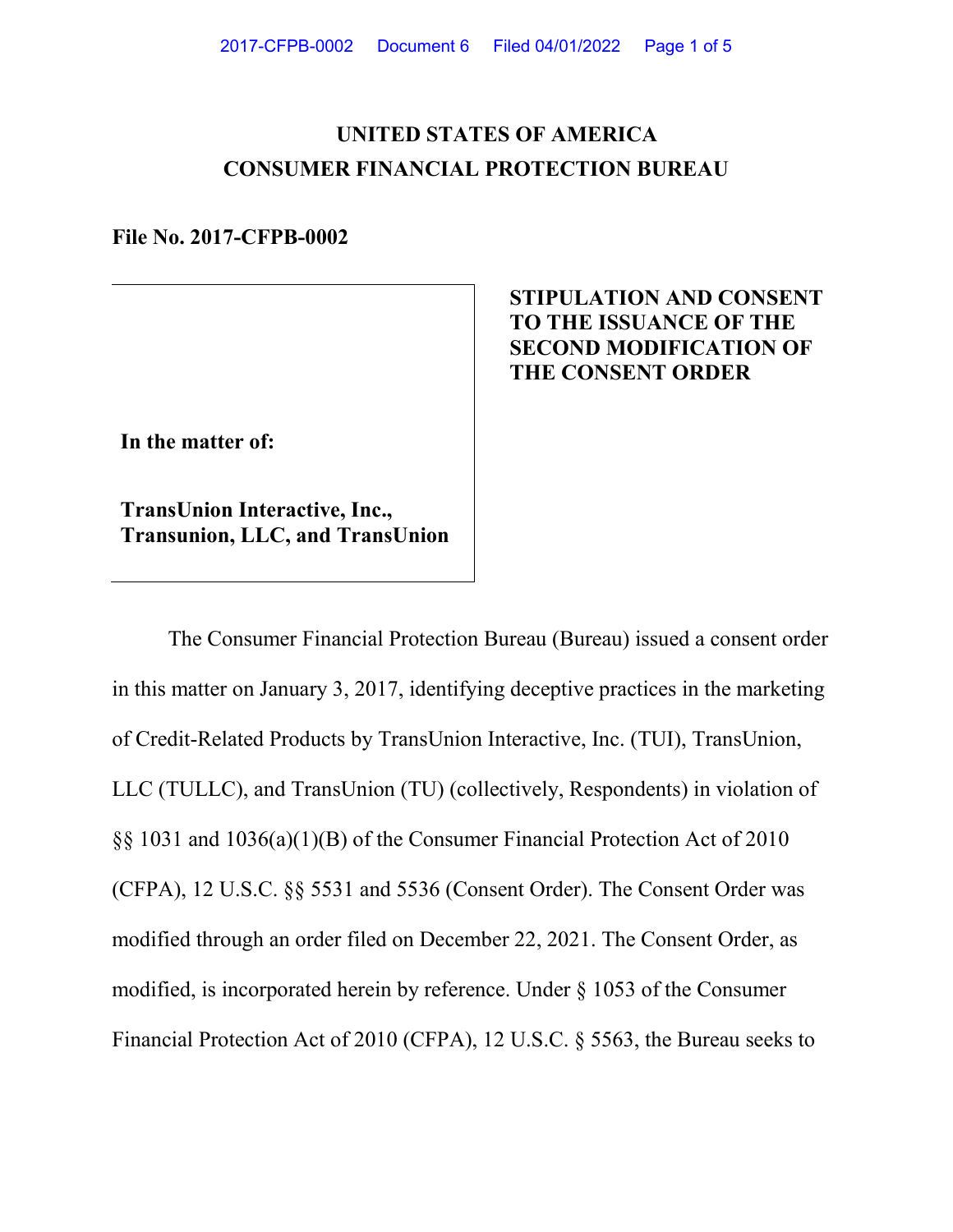modify paragraph 79 of the Consent Order to extend the termination date (Second Modification of the Consent Order).

Respondents, through their authorized representatives, consent to the issuance of the Second Modification of the Consent Order substantially in the form of the one to which this Stipulation and Consent to the Issuance of the Second Modification of the Consent Order is attached (Second Modification of the Consent Order), and which is incorporated by reference.

In consideration of the above premises, Respondents agree to the following:

## **Jurisdiction**

1. The Bureau has jurisdiction over this matter under §§ 1053 and 1055 of the Consumer Financial Protection Act of 2010 (CFPA), 12 U.S.C. §§ 5563, 5565.

#### **Consent**

- 2. Respondents agree to the issuance of the Second Modification of the Consent Order. Respondents admit the facts necessary to establish the Bureau's jurisdiction over Respondents and the subject matter of this action.
- 3. Respondents agree that the Second Modification of the Consent Order will be deemed an "order issued with the consent of the person concerned" under 12 U.S.C. § 5563(b)(4) and agrees that the Second Modification of the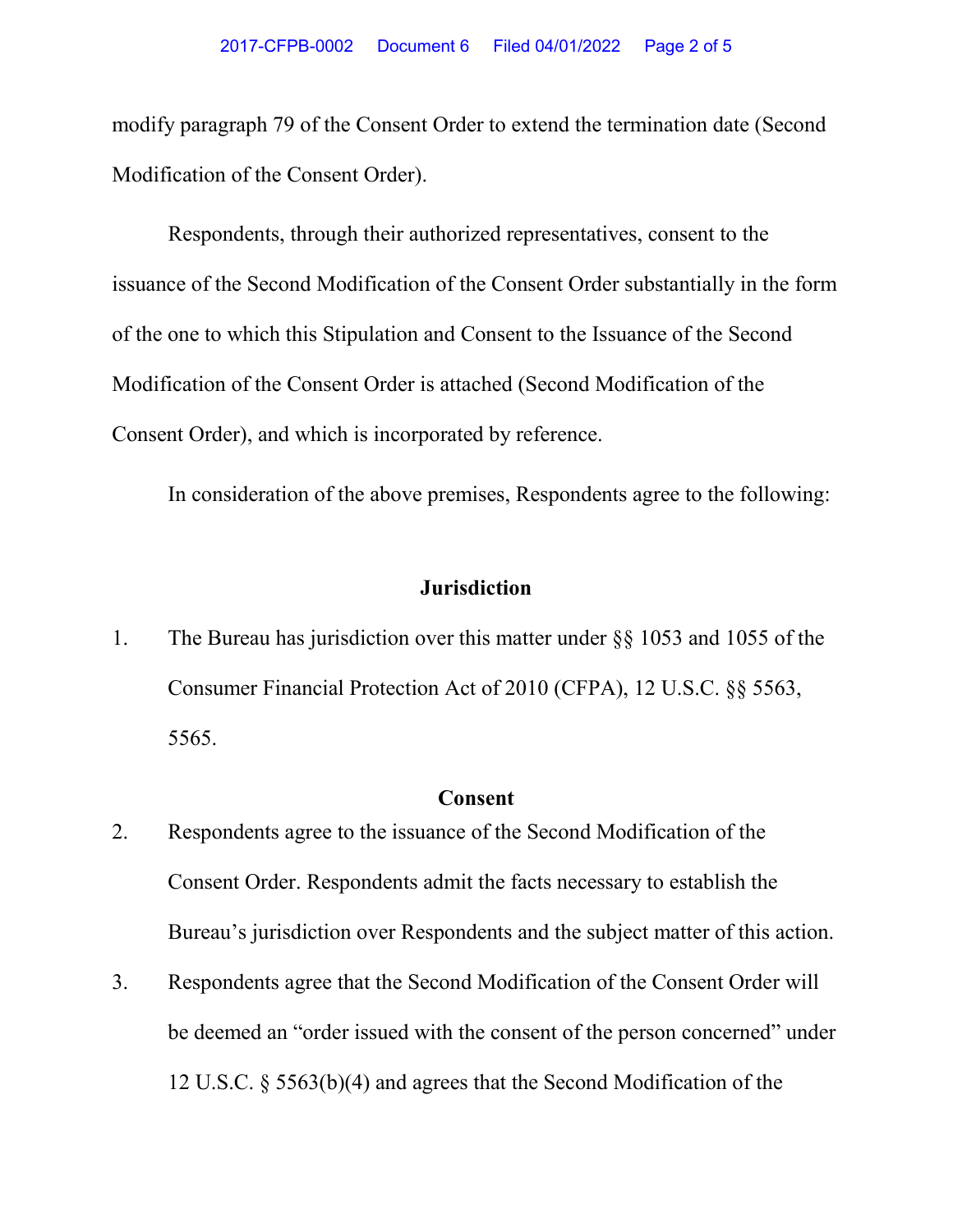Consent Order will become a final order, effective upon its entry on the administrative docket, and will be fully enforceable by the Bureau under 12 U.S.C.  $\S$ § 5563(d)(1) and 5565.

- 4. Respondents voluntarily enter into this Stipulation and Consent to the Issuance of the Second Modification of the Consent Order (Stipulation).
- 5. The terms and provisions of this Stipulation and the Second Modification of the Consent Order will be binding upon, and inure to the benefit of, the parties hereto and their successors in interest.
- 6. Respondents agree that the Bureau may present the Second Modification of the Consent Order to the Bureau Director for signature and entry without further notice.

#### **Waivers**

- 7. Respondents, by consenting to this Stipulation, waive:
	- a. Any right to service of the Second Modification of the Consent Order, and agree that entry of the Second Modification of the Consent Order on the administrative docket will constitute notice to Respondents of its terms and conditions;
	- b. Any objection to the jurisdiction of the Bureau, including, without limitation, under section 1053 of the CFPA, 12 U.S.C. § 5563;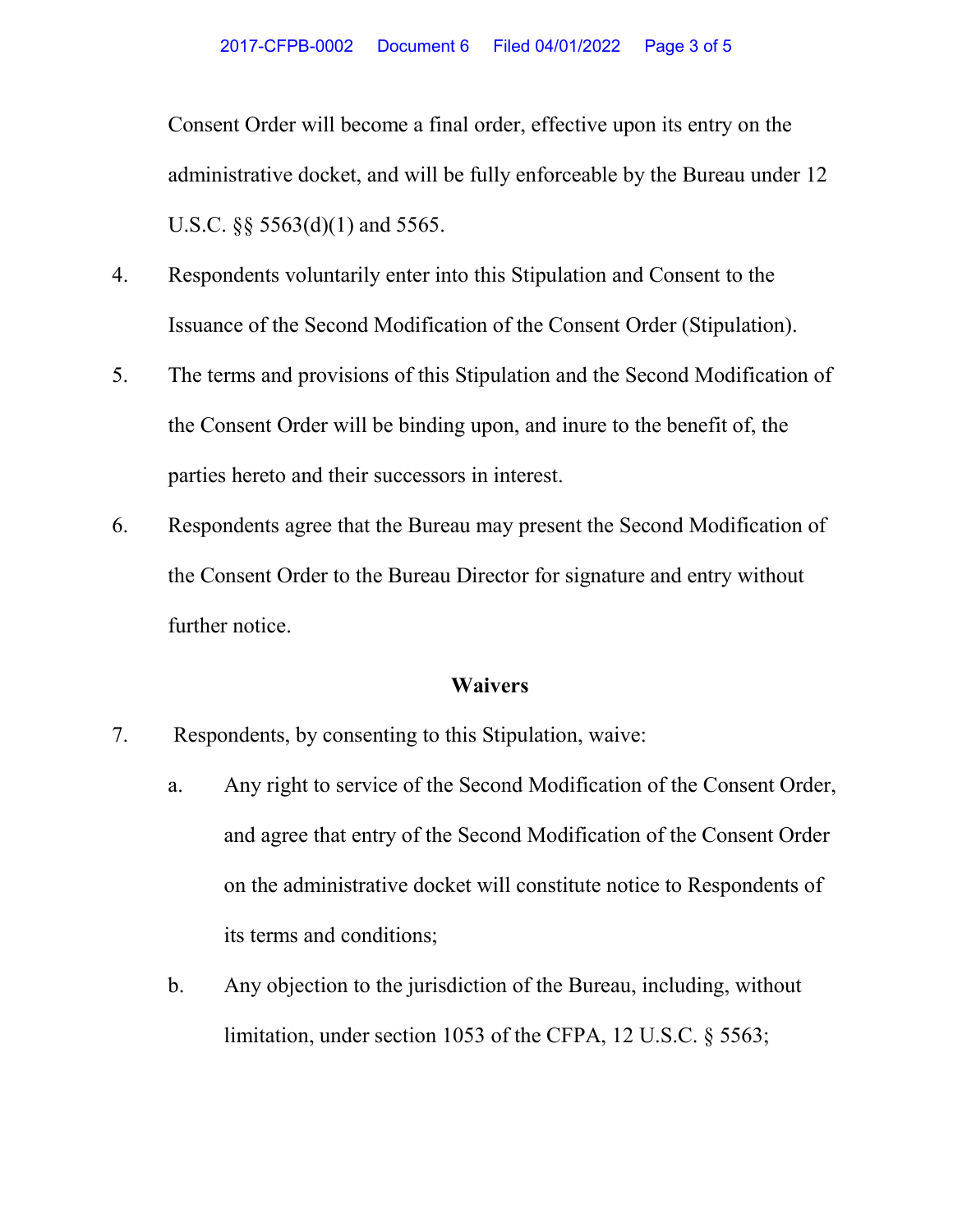- c. The rights to all hearings under the statutory provisions under which the proceeding is to be or has been instituted; the filing of proposed findings of fact and conclusions of law; proceedings before, and a recommended decision by, a hearing officer; and any other procedural right available under section 1053 of the CFPA, 12 U.S.C. § 5563, or 12 CFR Part 1081;
- d. The right to seek any administrative or judicial review of the Second Modification of the Consent Order;
- e. Any claim for fees, costs or expenses against the Bureau, or any of its agents or employees, and any other governmental entity, related in any way to the enforcement matter or the Second Modification of the Consent Order, whether arising under common law or under the terms of any statute, including, but not limited to the Equal Access to Justice Act and the Small Business Regulatory Enforcement Fairness Act of 1996; for these purposes, Respondents agree that Respondents are not the prevailing party in this action because the parties reached a good faith settlement under the Consent Order;
- f. Any other right to challenge or contest the validity of the Second Modification of the Consent Order;